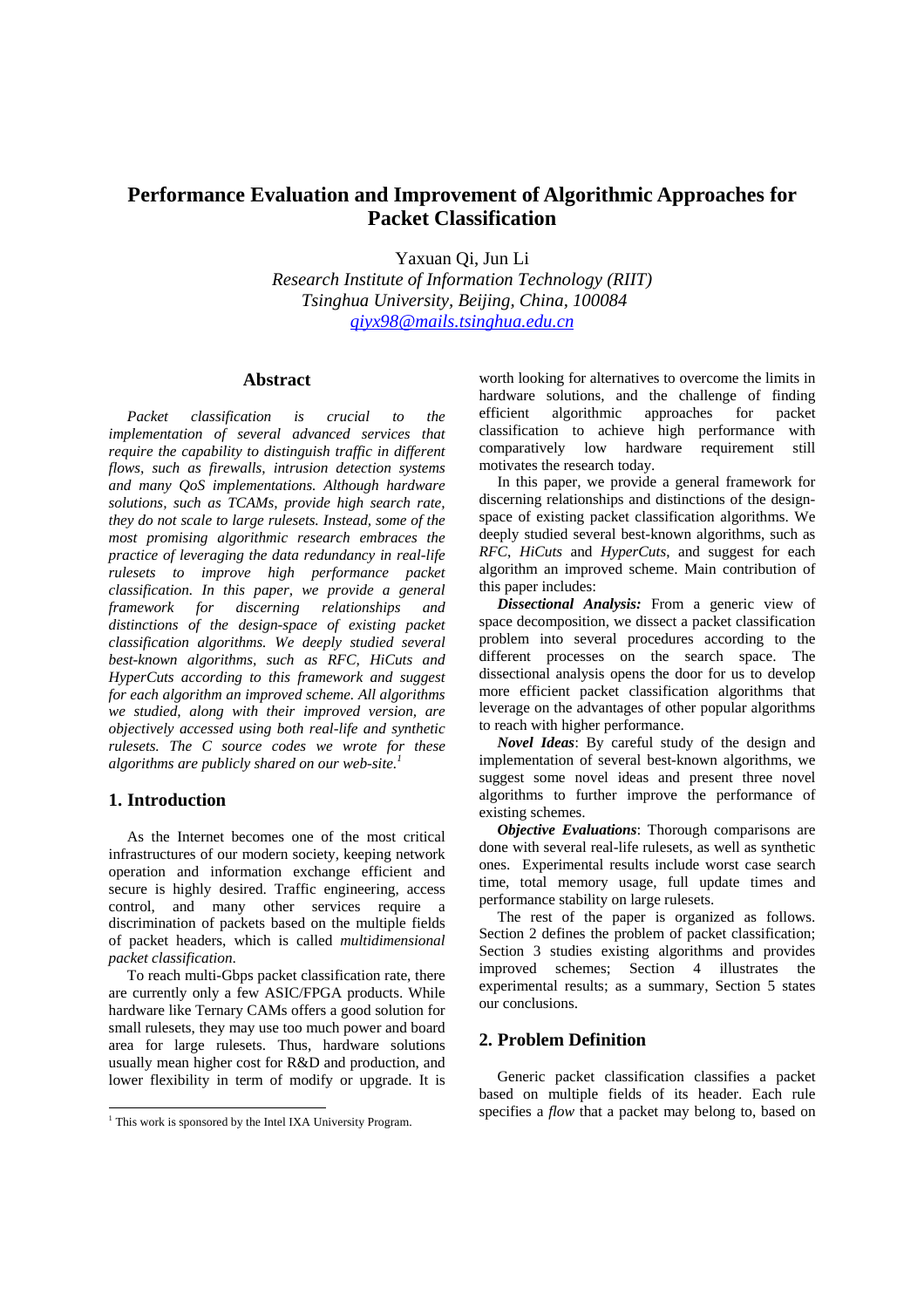certain specifications on the *F* fields of the packet header. The *flow* uniquely determines the action associated to the rule  $R$ , referred to as  $R[i]$ , is a regular expression on the  $i<sup>th</sup>$  field of the packet header. A packet *P* is said to *match* a particular rule *R*, if the  $i^{th}$ field of the header of *P* satisfies the regular expression *R*[*i*], for all  $0 \le i \le F$ . If a packet *P* matches multiple rules, the matching rule with the highest priority is returned.

One possible approach is to map the problem into a geometric point location problem in a multidimensional space. It has been proved that the best bounds for point location in *N* non-overlapping *F*dimensional hyper-rectangles are  $O(\log^{F-1} N)$  search time with  $O(N)$  storage, or  $O(\log N)$  search time and  $O(N^F)$  storage. In packet classification problem, rules (hyper-rectangles) may overlap, making classification at least as hard as point location (*N* overlapping rules may yield up to  $(2N-1)^F$  non-overlapping hyperrectangles). Packet classification is made yet more complex by the need to match on ranges as well as prefixes. More specific, A *W*-bit range can be represented by at most 2(*W*-1) prefixes, which means a prefix matching algorithm can find ranges with 2*W* times as much storage. Moreover, the large constant hidden in the  $O(·)$  notation also impacts actual performance severely in practical implementation.

Although the theoretical bounds make it impossible to design a single algorithm that performs well for *all*  cases, fortunately, real-life rulesets have some inherent characteristics that can be exploited to reduce the complexity both in search time and storage space. In literatures [1, 2, 4], a variety of characteristics of reallife rulesets are presented and exploited in proposed algorithms. Some best-known algorithms like *RFC*, *HiCuts* and *HyperCuts* achieved encouraging improvements in performance compared to prior schemes. Their deep thoughts and exhaustive analysis point the way out for further understanding and improvement of multi-dimensional packet classification.

### **3. Analysis of Existing Algorithms**

To unveil the cohering relation lying in different algorithms, we use a *dissectional* methodology to analyze the prior work on packet classification. First we dissect packet classification problem into two generic procedures, then we proceed to the comparison and analysis of existing algorithms according to the different ideas and techniques adopted by them in each procedure.

### **3.1. Space Decomposition and** *Data Structures*

Most existing algorithms adopt a *Divide-and-Conquer* strategy: First divide the original search problem into a series of simplified sub-problems by space *decomposition*; then direct the way of search by building a corresponding *classifier*. 1

### **3.1.1. Space Decomposition Schemes**

Space decomposition is to partition the search space into certain number of sub-spaces. Each sub-space and the corresponding subset of rules make a new search problem. By recursive decomposition of the search spaces, the complexity of the original classification problem is reduced, so the search result can be obtained by solving a series of sub-problems in stead of doing exhaustive search in the entire search space with all rules. Space decomposition schemes in existing algorithms can be dissected into three main steps: *Segmentation*, *Intersection* and *Aggregation*:

**Segmentation**: Space segmentation is implemented on a single dimension. The number line of the dimension is divided into segments with certain number of endpoints. There are two schemes in general: one scheme depends on the rule projections (projection-based segmentation) while the other applies equal-sized segmentation.

**Intersection:** In the segmentation step, the search space is decomposed into sub-spaces along each dimension. Intersection of all these sub-spaces leads to more detailed decomposition on multiple dimensions.

**Aggregation**: Sub-spaces obtained by segmentation and intersection may have spatial redundancy, e.g. some sub-spaces may contain the same set of rules. Aggregation of such redundant sub-spaces can greatly reduce the storage requirement. There are two ways involved in space aggregation: one is *space combination* for contiguous sub-spaces, and the other is *space mapping* for both contiguous and discontiguous sub-spaces.

#### **3.1.2. Classifier Data Structures**

l

Each packet classification algorithm generates a classifier to direct the way to traverse a series of subspaces. More specifically, the classifier determines how to locate a point into its corresponding sub-space and how to go from the current search space to the next. There are two types of Data Structures adopted by different classifiers: One is pointer-based *decision trees* and the other is index-based *lookup tables*.

<sup>&</sup>lt;sup>1</sup> Classifier in this paper refers to the whole data-structure generated by algorithms for packet search. However, in some literature, classifier may refer to a set of rules, i.e. the ruleset defined in this paper.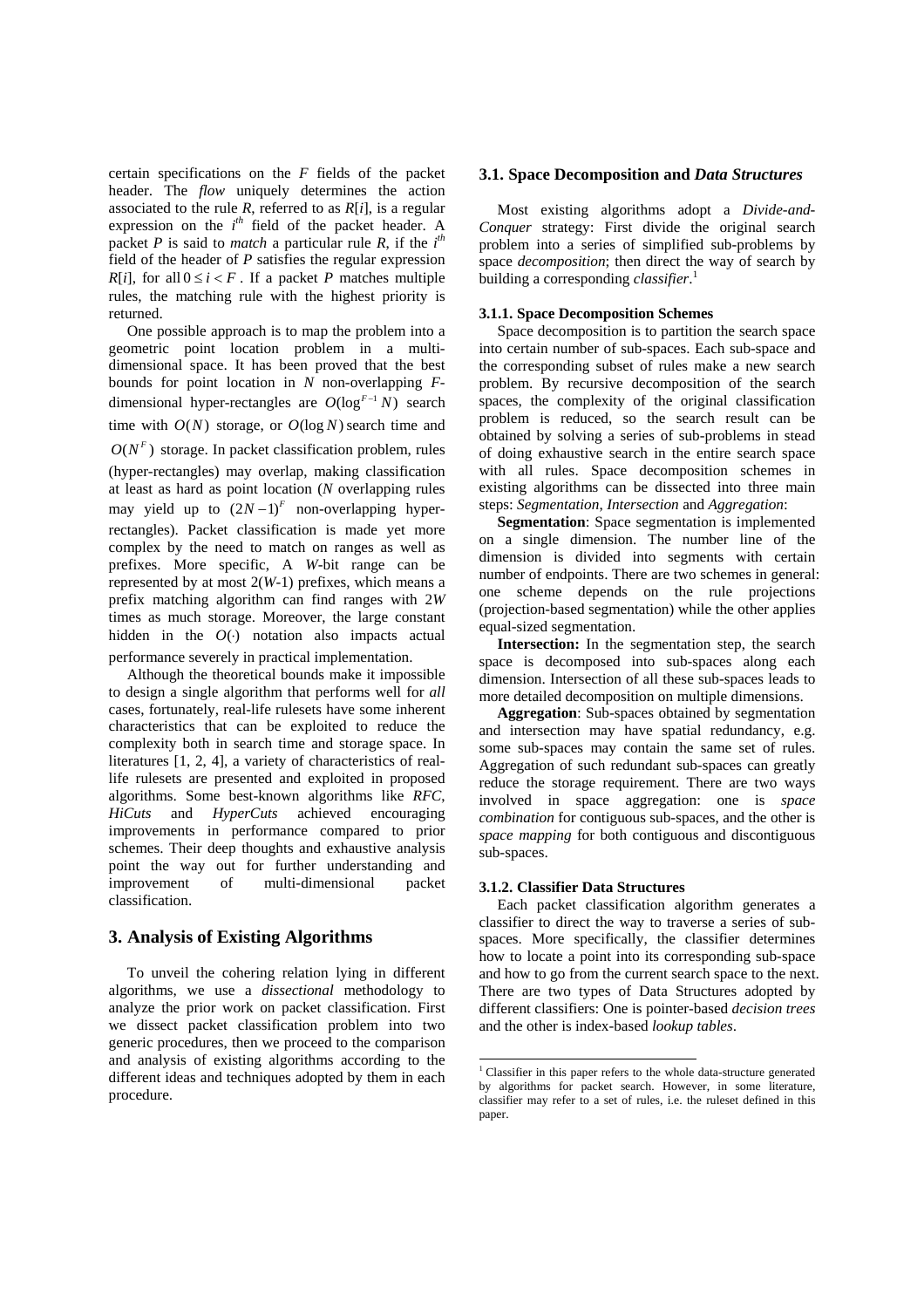**Decision Trees**: Pointer-based decision trees algorithms partition the search space into  $2^w$  equalsized sub-spaces at each space decomposition stage, where *w* is called the *stride*. Each internal node contains a corresponding search space, a set of rules, the information for packet search, as well as pointers to child nods. The final search results (identifiers of the best matching rules) are saved in leaf nodes.

**Lookup Tables**: All the entries of an index-based lookup table are stored in consecutive memories. The indices of the table are obtained by space mapping. Each entry corresponds to a particular sub-space and stores the search result at current stage.

According to the space decomposition techniques and classifier data structures, the following part of this section will go deep into the analysis of three packet classification algorithms, including *RFC*, *HiCuts* and *HyperCuts*, which achieve the best-reported performances in existing literatures.

#### **3.2. Recursive Flow Classification (***RFC***)**

Gupta and McKeown introduced a multidimensional algorithm named *Recursive Flow Classification (RFC)*, which provides high lookup rates at the cost of memory inefficiency [2]. The authors performed a rather comprehensive and wildly cited study of real-life rulesets and extracted several useful characteristics. Specifically, they noted that rule overlap is much smaller than the worst-case of  $O(N^F)$ . *RFC* attempts to recursively map an *S*-bit packet header to a *T*-bit action identifier, where  $T \ll S$ . At each stage the algorithm maps one set of values to a smaller set, and in each phase a set of memories return a value shorter than the index of the memory access.

#### **3.2.1. Space Decomposition Scheme**

*RFC* performs independent, parallel searches on *chunks* of the packet header, the result of the chunk searches are combined in multiple *phases*. In the first phase, *F* fields of the packet header are **segmented** according to unique rule-projection intervals into multiple chunks (sub-spaces) that are used to index into multiple memories. Sub-spaces associated with same rules will be labeled with same eqID and then **aggregated**. In subsequent phases, earlier sub-spaces obtained from one dimensional segmentation are recursively **intersected** with the sub-spaces obtained from other dimensions. In the final phase, the memory yields the action.

#### **3.2.2. Classifier Data Structure**

*RFC* searches in chunk and aggregation utilizes index-based **lookup tables**: the address for the table

lookup is formed by concatenating the eqIDs from the previous stages. The resulting eqID is smaller than the address; thus *RFC* performs a multi-stage reduction to a final eqID that specifies the action to apply to the packet.

#### **3.2.3. Evaluation and Improvement**

The use of indexing simplifies the lookup process at each stage and allows *RFC* to provide very high throughput. Because searches in a indexed table needs only one memory access,  $RFC$  achieves  $O(F)$  search rate (F is on the same order of the number of lookup tables). However, this simplicity and performance comes at the cost of memory inefficiency.

In the first phase, *RFC* uses the number line (all possible values in a single dimension) as the indices of the lookup tables in pursuit of *O*(1) search rate. Although such a scheme is feasible for  $2^{16}$  port numbers and  $2^8$  protocol fields, it is impractical for  $2^{32}$ (for IPv4) IP addresses. Gupta suggested splitting the  $32$ -bit IP address into two  $2^{16}$ -entry independent chunks. Such a splitting works well for fast search but increases the number of intermediate sub-spaces because a single rule may appear twice in the two  $2^{16}$ entry chunks. Moreover, the coming 128-bits IP address will make it more unfeasible to apply *RFC* to IPv6 networks.

To avoid the excessive number of indices, we implement binary searches rather than table lookups on source/destination IP fields in the first phase. Because *N* rules lead to at most 2*N*-1 segments in each dimension, a binary search to locate a packet in its corresponding sub-space can be performed in  $O(\log N)$  time. Therefore, the binary search scheme is independent on the range of IP addresses, and hence does not require the huge lookup tables for IP address even for IPv6. This idea is adopted by an improved version of *RFC* and has been published in one of our technical papers [3]. Experimental results in next section show that this approach uses 2 to 20 times less memory than *RFC*, and remains a relatively fast search rate.

#### **3.3.** *HiCuts* **and** *HyperCuts*

*HiCuts* [1] and its improved version *HyperCuts* [4] are seminal techniques provide best time/space tradeoffs in existing literatures. *HiCuts* preprocesses the rulesets in order to build a decision tree with leaves containing a small number of rules bounded by a threshold (*binth* in [1]). Packet header fields are used to traverse the decision tree until a leaf is reached. The rules stored in that leaf are then linearly searched for a match. *HyperCuts* improves upon the *HiCuts* algorithm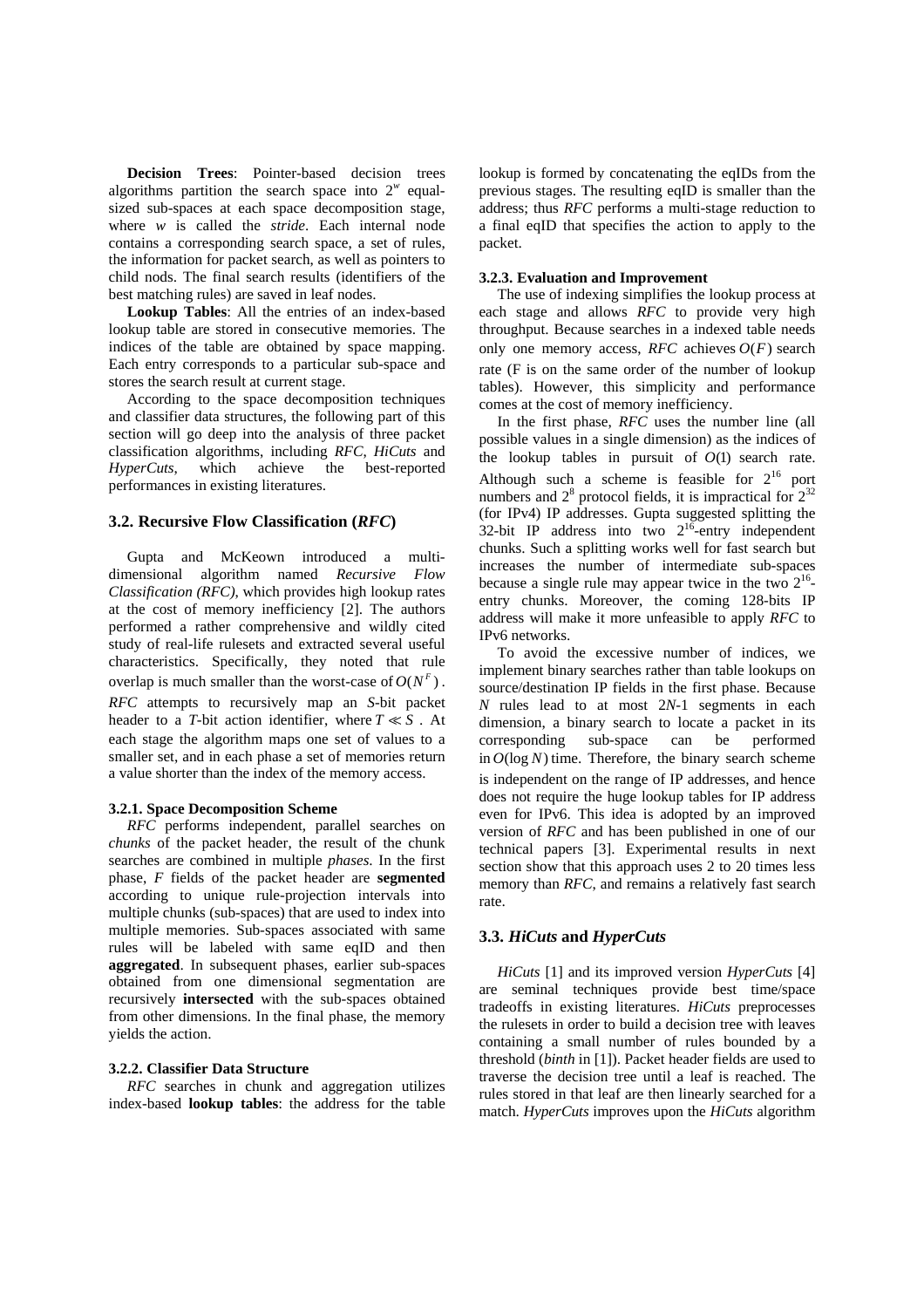by applying multi-dimensional space decomposition at each internal node.

### **3.3.1. Space Decomposition Scheme**

*HiCuts* decomposes the multi-dimensional search space guided by heuristics that exploit the characteristic of real-life rulesets. At each internal node, the current search space is cut (**segmented)** into certain number of equal-sized sub-spaces along a particular dimension. The number of cuttings and the dimension to cut is determined by heuristics (see [1] for the heuristics used). Different from *HiCuts*, *HyperCuts* performs segmentation on multiple fields at each internal node. The number of cuttings and the fields to cut also selected by heuristics (see [4]). The sub-spaces obtained on each fields are **intersected** and each intersection generates a child node. Both *HiCuts* and *HyperCuts* **aggregate** contiguous sub-spaces if they share the same set of rules.

#### **3.3.2. Classifier Data-structure**

*HiCuts* and *HyperCuts* build **decision trees** with leaves containing a small list of rules as the classifier's data-structure. Each node of the tree represents the current search space. The root node represents the entire search space, which is partitioned into smaller sub-spaces, represented by is child nodes. Each subspace is recursively partitioned until no sub-space has more than *binth* rules, where *binth* is a tunable parameter.

To link the current node with its children, *HiCuts* stores a pointer array at each node. Each pointer in the array corresponds to a sub-space and sequentially stored according to the order of the sub-space. Due to space aggregation, consecutive pointers may point to a single child node. *HyperCuts*, however, encodes subspaces using pointer matrices, which allows the datastructure to make multiple cuts in multiple dimensions.

#### **3.3.3. Evaluation and Improvement**

The first advantage of *HiCuts* and *HyperCuts* is the hierarchical space decomposition scheme. In each classification stage, the decision tree just examines *w* of the *S* bits of the packet header, where *w* is the various stride specifies the number of cuttings. The point location in an internal node is virtually implemented within a *w*-bit degenerate space rather than the entire search space.

The second advantage comes from the heuristics they used in building the decision tree. By exploring the characteristics of rulesets, *HiCuts* and *HyperCuts* make "intelligent cuttings" that significantly reduce the spatial redundancy in corresponding rules.







**Figure 2** . **Decision tree built by D-Cuts**

The decision tree build by *D-Cuts* using the sample ruleset has 15 tree nodes (5 internal nodes and 10 leaf nodes). The depth of the decision tree is 3. Compared to *HiCuts*, *D-Cuts* improves the search rate by cutting down the (local) depth of the decision tree without a significant increase of memory usage.

Finally, the hybrid-data structure effectively cuts down the storage requirement. Different from the *complete* de-overlapping process in *RFC*, decision trees in *HiCuts* and *HyperCuts* perform *incomplete* space decomposition, i.e. the sub-spaces in leaf nodes contain more than one possible matching rule. Because the de-overlapping even on a small number of rules may lead to large number of space partitions ( $O(N^F)$ ), the linear search on the final rule-lists greatly reduce the spatial complexity.

Although *HiCuts* and, especially *HyperCuts*, are superior to most existing algorithms, they still have some inherent disadvantages and can be further improved. First, they only exploit the *static* characteristics in the real-life rulesets while assume all incoming packets are distributed uniformly in the search space. However, it is unlikely that the traffic in a certain network uniformly spread over all IP addresses and/or port numbers. Each network has its own traffic patterns, and the packet classification process is affected by the *dynamic* characteristics to a certain extend. We improved the original *HiCuts* by introducing dynamic characteristics of network traffic in building the decision tree. The proposed algorithm *D-Cuts* [6] elegantly refines the space allocation function in *HiCuts* by introducing traffic statistics, which makes the number of cuttings not only in proportion to the number of rules, but also to the volume of traffic that "flows" through the current search space. Figure 1 and Figure 2 depict the different decision trees built by *HiCuts* and *D-Cuts* respectively.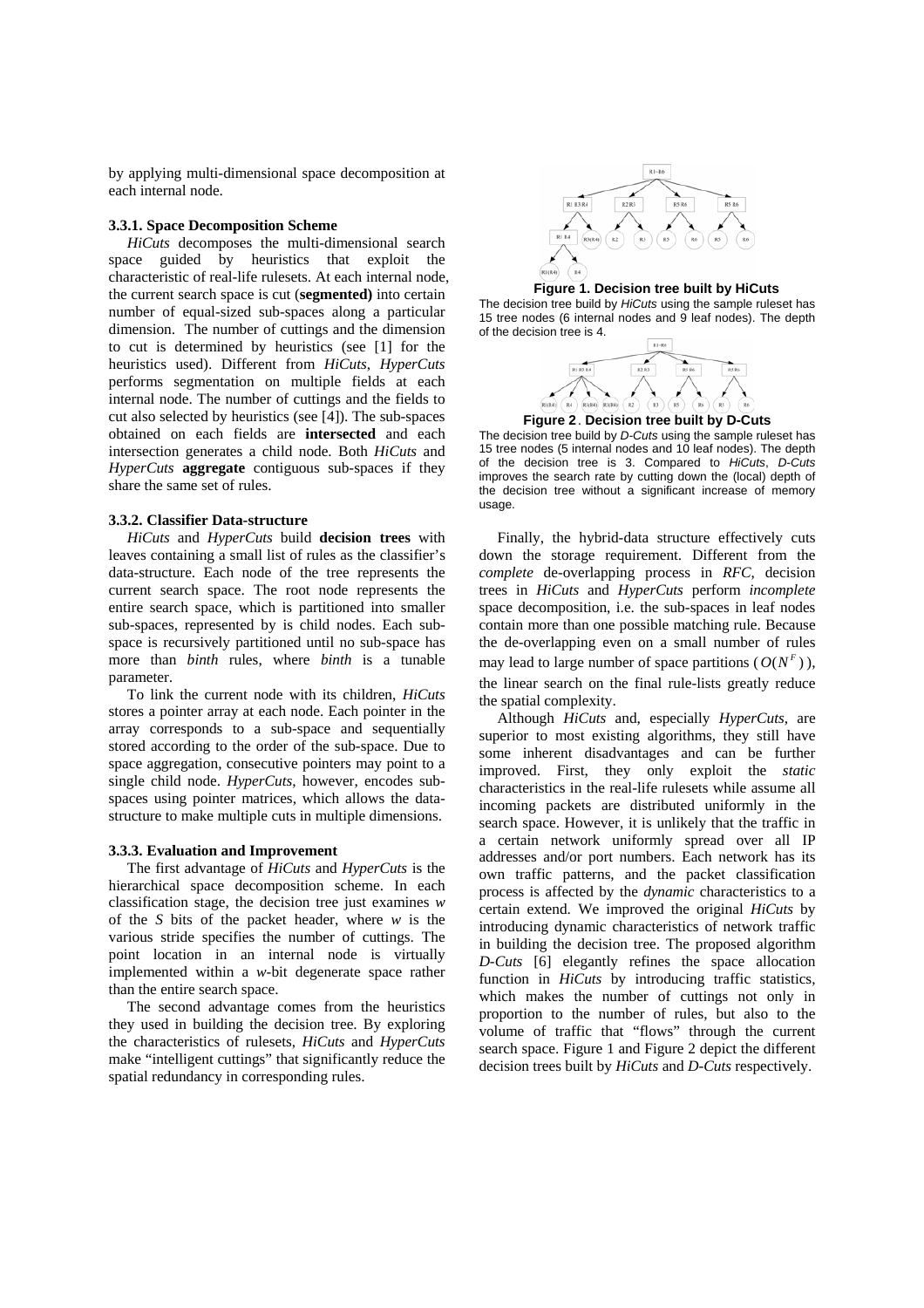

|     |                | $\overline{c}$ | 2              |             |   |
|-----|----------------|----------------|----------------|-------------|---|
| 111 | R5             |                |                |             | 3 |
| 110 |                |                |                |             |   |
| 101 |                |                | R <sub>6</sub> |             | 3 |
| 100 |                |                |                |             |   |
| 011 | R <sub>2</sub> |                | R <sub>3</sub> |             | 2 |
| 010 |                |                |                |             |   |
| 001 | R1             | R <sub>4</sub> | R3             |             | 1 |
| 000 | (R4)           |                | (R4)           |             |   |
|     | $000_{001}$    | $010_{01}$     | $100_{101}$    | $110_{111}$ |   |

**Figure 3. Pointer Matrix**  The 4x4 pointer matrix maps each of the 16 sub-spaces into corresponding child nodes.

**Figure 4. ID Index**  The two 4-entry Space ID arrays replaces the 4x4 pointer matrix.

Another disadvantage lies in the pointer arrays, especially the pointer matrices in *HyperCuts*. Each internal node has a pointer matrix that stores  $2^{f_w}$  pointers, where *f* is the number of cutting dimensions and  $w$  is the stride. To limit the size of such a pointer matrix, *HyperCuts* bounds the stride by space allocation function. However, smaller strides in internal nodes tend to increase the depth of the decision tree, and hence result in a slower search rate. In our research, we significantly reduce the memory requirement by replacing the  $2^{f_w}$  pointers with  $f * 2^w$  space IDs. The idea of this technique is briefly shown in Figure 3 and Figure 4. More details can be found in another technical paper [9].

### **4. Experimental Results**

The algorithms in the comparison experiments include *RFC*, *HSM*, *HiCuts*, *D-Cuts*, *HyperCuts* and *sBits*. We make our best effort to make sure the fairness of our result analysis. Experimental results show that our codes achieved nearly the same performance compared to the results reported in [4].

#### **4.1. Rulesets**

Evaluations are done on real-life firewall and core router rulesets obtained from enterprise networks and major ISPs. Firewall rulesets are named FW1, FW2, FW3 and Core router rulesets are named CR1, CR2, CR3, CR4. All rules are 5-dimensional with 32-bit source/destination IP addresses represented as prefixes, 16-bit source/destination port numbers represented as ranges and an 8-bit protocol.

### **4.2. Metrics**

All the algorithms in our experiment are written in C codes and running in a PC with Pentium4 2.4GHz CUP. We examine, for each ruleset, the number of

*memory accesses* (Time) and the amount of *memory usage* (Space). Different from [4] (where one memory access is a single 32-bit word access) one memory access here refers to reading a certain number  $(1-8)$  of continuous memory words. This is because today's most on-chip SRAM support burst mode reading, i.e. the time spent in reading continuous memory is very close to that of reading a single word.

### **4.3. Performance Comparison**

Table 1 shows the memory comparison of *RFC* and *HSM* on real-life rulesets. We can see from the table that, for all firewall rulesets, *HSM* achieves outstanding performance, using approximately 5~20 times less memory than *RFC*. For the larger core router rulesets, *HSM* is still superior to *RFC*, using  $40\% \sim 60\%$  less memories than *RFC*.

Search speed of both *RFC* and *HSM* are on the same order. It is reported in [2] that *RFC* uses 12 memory accesses for 4-field core router sets. In comparison, *HSM* uses 15~25 memory access for all our rulesets, and in the worst-case, *HSM* uses less than 30 memory accesses for 4-field rulesets with up to 4000 rules.

Memory comparison between *HiCuts* and *D-Cuts* is shown in Table 2. *D-Cuts* uses about 50% memory of that of *Hi-Cuts* while keeps the same search rate (even faster in the average-case). Although the performance of *D-Cuts* depends on the stability of network traffics and the accuracy of the sampling statistics, in our study we might assume that these dynamic characteristics are "good enough" as well, because network statistic and modeling are other topics in network research.

Table 3 is the memory usage comparison of *HiCuts*, *HyperCuts* and *sBits*. Compared to the best-reported algorithm *HyperCuts*, *sBits* uses about 20~80 times less memory than *HyperCuts*. This outstanding performance results from the matrix-to-index conversion, which significantly reduces the memory usage caused by the redundant pointer matrices. Because *sBits* chooses a relatively large stride, it also has superior performance in search speed (see Table 4).

More heuristics are used in algorithms, more preprocessing time is needed. Algorithms like *RFC* and *HiCuts* both consume a lot of preprocessing time in building the classifiers. *sBits* significantly reduces the preprocessing time by simplification of the heuristics used in space aggregation and segmentations (see [9] for more details). Table 5 gives the preprocessing time for *sBits*, in comparison with *RFC* and *HiCuts*.